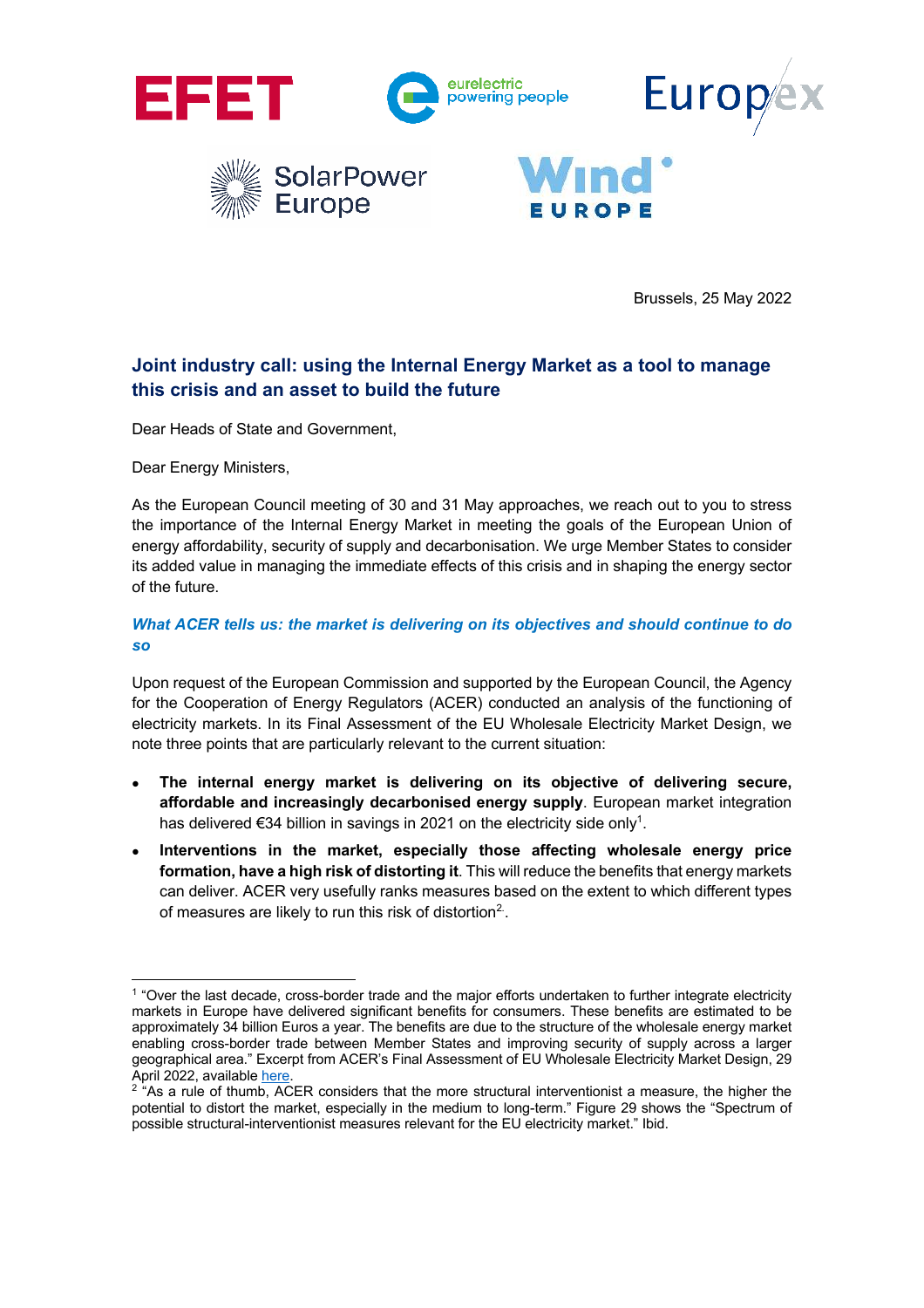• **If considering national interventions, policy makers need to consider negative medium and long-term effects**. These can range from losses in cost efficiency to threats to security of supply and decarbonisation targets. Transparency on measures considered and expiry dates are necessary<sup>3</sup>.

ACER was given a clear mandate to assess the existing wholesale electricity market design and their findings are essential for decision makers to consider when setting EU energy policy in the Council, and when deciding on national energy policy matters.

## *What is needed now: support vulnerable consumers and stabilise the energy policy framework*

The current circumstances which Europe faces are clearly exceptional and require a tailored policy response. **In the short-term, measures to protect vulnerable consumers exposed to high energy prices are essential**. Targeted support to vulnerable consumer groups (e.g., through reductions in taxes and levies, through energy vouchers or by using revenues from Emission Allowance auctions) can alleviate the financial burden on consumers without damaging the Internal Energy Market. They are the most cost-effective and least distortive way to meet the EU's objective of clean energy independence.

Navigating these tense times will also require us to **double down on efforts to shift away from carbon-intensive energy production, invest massively in clean energy alternatives, accelerate energy savings and unlock demand response.** A stable policy framework, both at national and European levels, will provide the certainty so critical to channel the required volumes of private investments into renewable energy, carbon-neutral energy supply and infrastructure.

**European electricity markets have proven highly effective in ensuring a secure electricity supply to consumers, while providing incentives for clean investments.** Short-term wholesale markets have ensured a cost-efficient power plant dispatch, use of transmission networks and settlement of electricity contracts. Forward markets have shielded consumers from short-term volatility in the market and have provided investment signals in renewable energy, energy storage and consumer-driven solutions, including by way of Power Purchase Agreements and long-term hedging.

### *What decision makers should avoid: interventions into wholesale energy price formation*

**We urge Member States to avoid changing the current electricity price setting mechanism.** Short-term interventions such as wholesale or retail price control measures should be avoided. They lead to a patchwork of national rules which risks:

- Increasing the costs of contingency measures for consumers in the long run
- Distorting the supply/demand balance for gas or electricity and threatening security of supply
- Damaging existing efforts and investment signals to decarbonise the energy sector

<sup>&</sup>lt;sup>3</sup> "Overall, when addressing short-term needs, policy makers need to be careful about the negative medium and long-term implications of the measures contemplated, such as the regulatory risk involved, the impact on future financing costs for private operators and the retention (or loss) of benefits hitherto accrued by way of current market functioning. In any case, Member State transparency on the measures being contemplated and a clear end-date or end-criteria for their expiry would seem particularly important." Ibid.